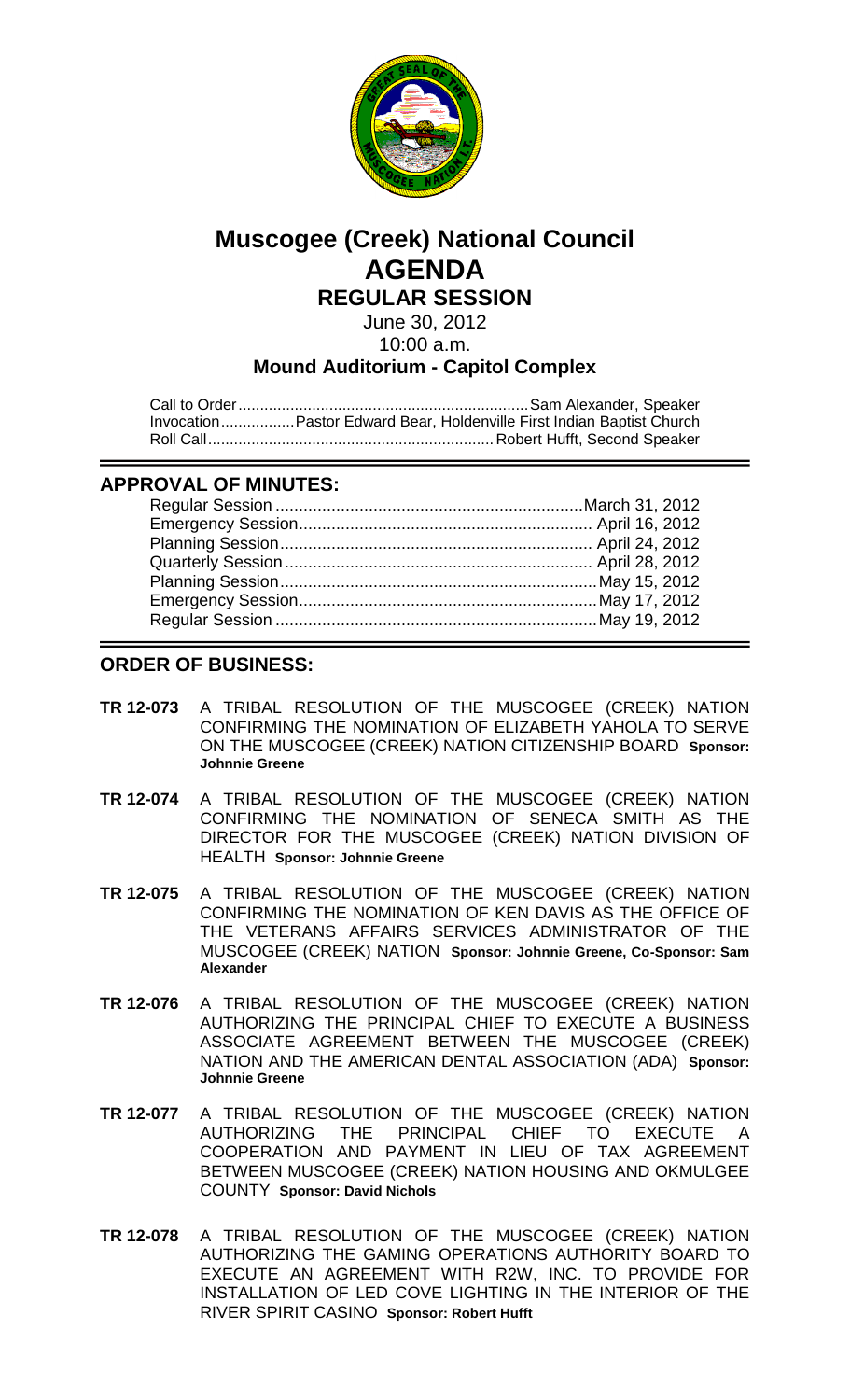#### Regular Session June 30, 2012 Page 2 of 5

- **TR 12-079** A TRIBAL RESOLUTION OF THE MUSCOGEE (CREEK) NATION AUTHORIZING THE TULSA CREEK INDIAN COMMUNITY THE USE OF THE GREAT SEAL OF THE MUSCOGEE (CREEK) NATION **Sponsor: Robert Hufft, Co-Sponsor: Lena Wind, Johnnie Greene, Kara Medina**
- **TR 12-080** A TRIBAL RESOLUTION OF THE MUSCOGEE (CREEK) NATION AUTHORIZING THE PRINCIPAL CHIEF TO EXECUTE VARIOUS DOCUMENTS WITH PAYCOM PAYROLL, LLC D/B/A PAYCOM FOR PAYROLL PROCESSING SERVICES FOR THE TRIBAL TRADE & COMMERCE AUTHORITY **Sponsor: Adam Jones III**
- **TR 12-081** A TRIBAL RESOLUTION OF THE MUSCOGEE (CREEK) NATION AUTHORIZING THE DIVISION OF HEALTH TO EXECUTE A MAMMOGRAPHY ACCREDITATION SURVEY AGREEMENT WITH THE AMERICAN COLLEGE OF RADIOLOGY **Sponsor: Keeper Johnson**
- **TR 12-082** A TRIBAL RESOLUTION OF THE MUSCOGEE (CREEK) NATION APPROVING THE MEMORANDUM OF AGREEMENT FOR INDIAN HEALTH SERVICE PROJECT OK 11-D98 AND AUTHORIZING THE PRINCIPAL CHIEF TO EXECUTE AN EXCHANGE LETTER AMENDMENT FOR INDIAN HEALTH SERVICE PROJECT OK 11-D98 **Sponsor: Kara Medina**
- **TR 12-083** A TRIBAL RESOLUTION OF THE MUSCOGEE (CREEK) NATION AUTHORIZING THE PRINCIPAL CHIEF TO EXECUTE A MEMORANDUM OF AGREEMENT WITH THE INDIAN HEALTH SERVICE FOR PROJECT OK 10-S16 **Sponsor: Kara Medina**
- **TR 12-084** A TRIBAL RESOLUTION OF THE MUSCOGEE (CREEK) NATION CONFIRMING THE NOMINATION OF JOHN T. CRIPPS TO SERVE AS THE DISTRICT TRIAL COURT JUDGE FOR THE FAMILY LAW DIVISION (INCLUDING CHILD SUPPORT) OF THE DISTRICT TRIAL COURT OF THE MUSCOGEE (CREEK) NATION **Sponsor: Sam Alexander**
- **TR 12-085** A TRIBAL RESOLUTION OF THE MUSCOGEE (CREEK) NATION CONFIRMING THE NOMINATION OF ROBERT WALLACE TREPP FOR APPOINTMENT TO THE SUPREME COURT OF THE MUSCOGEE (CREEK) NATION **Sponsor: Sam Alexander, Co-Sponsor: Eddie LaGrone**
- **TR 12-086** A TRIBAL RESOLUTION OF THE MUSCOGEE (CREEK) NATION APPROVING LIQUOR AND BEER SALES AT RIVER WALK CROSSING **Sponsor: Robert Hufft**
- **TR 12-087** A TRIBAL RESOLUTION OF THE MUSCOGEE (CREEK) NATION AUTHORIZING THE EXECUTION OF A PARTICIPATING AGREEMENT BETWEEN THE MUSCOGEE (CREEK) NATION AND THE UNITED STATES DEPARTMENT OF AGRICULTURE, FOREST SERVICE, CHATTAHOOCHEE-OCONEE NATIONAL FORESTS, FOR THE PRESERVATION AND REPATRIATION OF HUMAN REMAINS AND ARTIFACTS THAT MAY BE FOUND AT THE CHATTAHOOCHEE-OCONEE NATIONAL FORESTS **Sponsor: Eddie LaGrone, Co-Sponsor: David Nichols**
- **TR 12-088** A TRIBAL RESOLUTION OF THE MUSCOGEE (CREEK) NATION AUTHORIZING THE PRINCIPAL CHIEF TO EXECUTE A MEMORANDUM OF AGREEMENT WITH THE INDIAN HEALTH SERVICE FOR PROJECT OK 10-S15 AND AN AMENDMENT TO THE MEMORANDUM OF AGREEMENT FOR REPAIRS TO THE MISTY VALLEY LAGOON IN MCINTOSH COUNTY, OKLAHOMA **Sponsor: Darrell Proctor**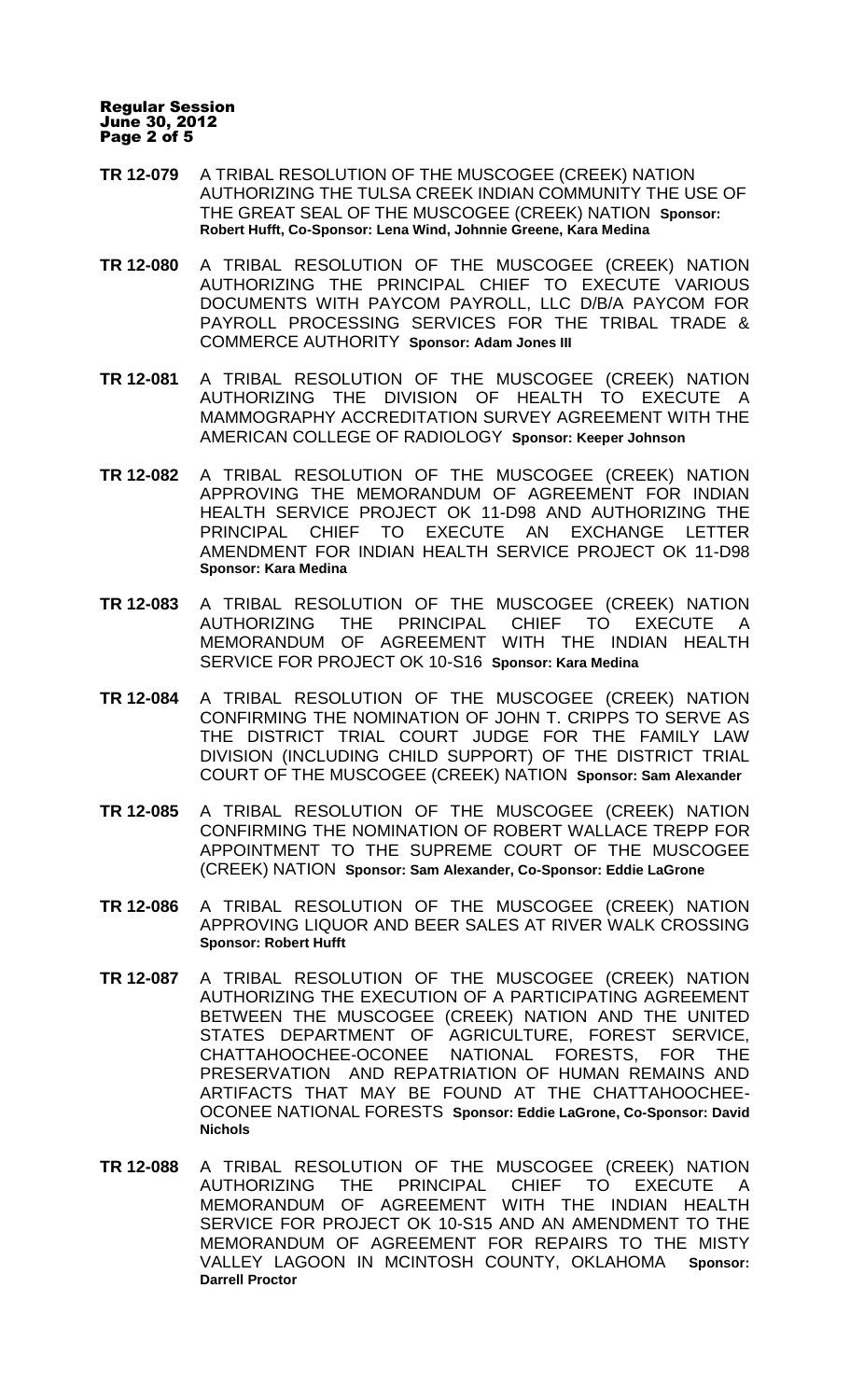#### Regular Session June 30, 2012 Page 3 of 5

- **TR 12-089** A TRIBAL RESOLUTION OF THE MUSCOGEE (CREEK) NATION AUTHORIZING THE PRINCIPAL CHIEF TO EXECUTE AN INTERAGENCY HEALTH PROGRAM AGREEMENT BETWEEN THE DEPARTMENT OF VETERANS AFFAIRS AND THE MUSCOGEE (CREEK) NATION **Sponsor: Johnnie Greene**
- **TR 12-090** A TRIBAL RESOLUTION OF THE MUSCOGEE (CREEK) NATION SUPPORTING THE IMMEDIATE PASSAGE OF A VIOLENCE AGAINST WOMEN REAUTHORIZATION ACT WITH CRITICAL TRIBAL AMENDMENTS **Sponsor: Shirlene Ade, Co-Sponsors: Johnnie Greene, Pearl Thomas, Lena Wind**
- **TR 12-091** A TRIBAL RESOLUTION OF THE MUSCOGEE (CREEK) NATION HONORING AND RECOGNIZING REVEREND PATRICK FREEMAN, A MUSCOGEE (CREEK) CITIZEN, FOR HIS MANY YEARS OF SERVICE TO THE MINISTRY **Sponsor: Sam Alexander**
- **TR 12-092** A TRIBAL RESOLUTION OF THE MUSCOGEE (CREEK) NATION AUTHORIZING THE PRINCIPAL CHIEF TO EXECUTE A MEMORANDUM OF AGREEMENT BETWEEN THE NATION AND MCINTOSH COUNTY FOR IMPROVEMENTS TO THE TEXANNA ROAD PROJECT **Sponsor: Sam Alexander**
- **NCA 12-084** A LAW OF THE MUSCOGEE (CREEK) NATION AUTHORIZING A SUPPLEMENTAL APPROPRIATION TO THE TOURISM & RECREATION DEPARTMENT'S FISCAL YEAR 2012 BUDGET FOR THE OPERATION OF FOUNTAINHEAD GOLF COURSE **Sponsor: Shirlene Ade (\$277,777.75)**
- **NCA 12-096** A LAW OF THE MUSCOGEE (CREEK) NATION AUTHORIZING A SPECIAL APPROPRIATION TO FINANCIALLY ASSIST A MUSCOGEE (CREEK) COLLEGE STUDENT **Sponsor: Shirlene Ade, (\$777.97)**
- **NCA 12-098** A LAW OF THE MUSCOGEE (CREEK) NATION AMENDING MCNCA TITLE 17, § 6-107. A.(2)(3), ENTITLED "Board of Directors and officers" TO ADJUST THE RATES OF STIPENDS **Sponsor: David Hill**
- **NCA 12-099** A LAW OF THE MUSCOGEE (CREEK) NATION AUTHORIZING A DONATION TO A POLITICAL CANDIDATE **Sponsor: Johnnie Greene (\$1,000.00)**
- **NCA 12-100** A LAW OF THE MUSCOGEE (CREEK) NATION REPEALING NCA 06- 271 (A LAW OF THE MUSCOGEE (CREEK) NATION AUTHORIZING A SPECIAL APPROPRIATION FOR MRS. MARTHA BERRYHILL (AN ORIGINAL ALLOTTEE) AND HER DAUGHTER) AS AMENDED BY NCA 08-123 **Sponsor: David Hill**
- **NCA 12-101** A LAW OF THE MUSCOGEE (CREEK) NATION AUTHORIZING A SPECIAL APPROPRIATION TO FINANCIALLY ASSIST A MUSCOGEE (CREEK) CITIZEN **Sponsor: David Nichols (\$1,000.00)**
- **NCA 12-102** A LAW OF THE MUSCOGEE (CREEK) NATION APPROPRIATING FUNDS TO THE MUSCOGEE CREEK NATION DIVISION OF HEALTH CONTRACT HEALTH SERVICES (CHS) TO FUND THE FOURTH QUARTER OF 2012 **Sponsor: Johnnie Greene (\$2,931,000.00)**
- **NCA 12-103** A LAW OF THE MUSCOGEE (CREEK) NATION AMENDING MCNCA TITLE 7, §2-110 TO INCREASE THE STIPEND OF THE CITIZENSHIP BOARD MEMBERS **Sponsor: Johnnie Greene**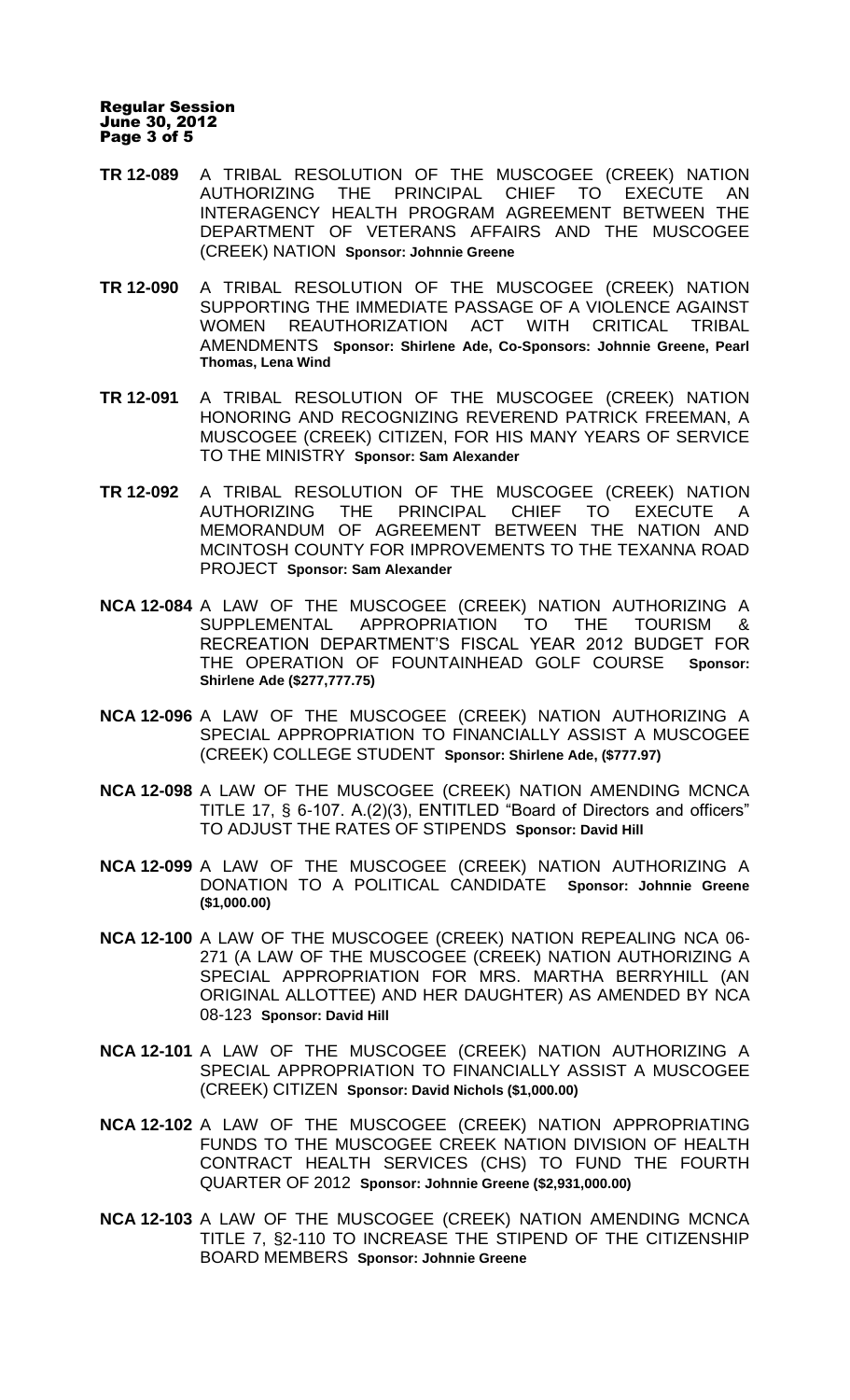Regular Session June 30, 2012 Page 4 of 5

- **NCA 12-104** A LAW OF THE MUSCOGEE (CREEK) NATION AUTHORIZING A SPECIAL APPROPRIATION TO FINANCIALLY ASSIST A MUSCOGEE (CREEK) YOUTH **Sponsor: Shirlene Ade (\$1,000.00)**
- **NCA 12-105** A LAW OF THE MUSCOGEE (CREEK) NATION AUTHORIZING A SPECIAL APPROPRIATION FOR UNPAID FUNERAL SERVICES OF A MUSCOGEE (CREEK) CITIZEN **Sponsor: Lena Wind, Co-Sponsor: Johnnie Greene, Kara Medina (\$935.00)**
- **NCA 12-106** A LAW OF THE MUSCOGEE (CREEK) NATION AUTHORIZING A DONATION TO THE OKMULGEE COUNTY FREE FAIRBOARD **Sponsor: David Nichols, Co-Sponsor: Sam Alexander (\$5,000.00)**
- **NCA 12-107** A LAW OF THE MUSCOGEE (CREEK) NATION AUTHORIZING A SPECIAL APPROPRIATION FOR A MUSCOGEE (CREEK) CITIZEN TO ATTEND AND PARTICIPATE IN THE U.S. TRANSPLANT GAMES TO BE HELD IN GRAND RAPIDS, MICHIGAN **Sponsor: David Hill (\$250.00)**
- **NCA 12-108** A LAW OF THE MUSCOGEE (CREEK) NATION AUTHORIZING A SPECIAL APPROPRIATION TO ASSIST A MUSCOGEE (CREEK) CITIZEN DUE TO FINANCIAL HARDSHIP **Sponsor: Frank Coachman, Co-Sponsor: Lena Wind (\$671.00)**
- **NCA 12-109** A LAW OF THE MUSCOGEE (CREEK) NATION AUTHORIZING A SPECIAL APPROPRIATION TO FINANCIALLY ASSIST A MUSCOGEE (CREEK) CITIZEN WITH EDUCATIONAL EXPENSES **Sponsor: Thomas Yahola (\$2,280.90)**
- **NCA 12-110** A LAW OF THE MUSCOGEE (CREEK) NATION AUTHORIZING A DONATION TO THE OKLAHOMA RACERS BASEBALL TEAM **Sponsor: Robert Hufft, Co-Sponsor: Lena Wind, Pearl Thomas, Sam Alexander (\$5,000.00)**
- **NCA 12-111** A LAW OF THE MUSCOGEE (CREEK) NATION AUTHORIZING A DONATION TO THE HOSTILE NATIVES BASKETBALL TEAM **Sponsor: Keeper Johnson (\$1,000.00)**
- **NCA 12-112** A LAW OF THE MUSCOGEE (CREEK) NATION APPROVING THE 2013 INDIAN HOUSING PLAN **Sponsor: Eddie LaGrone, Co-Sponsor: Darrell Proctor**
- **NCA 12-113** A LAW OF THE MUSCOGEE (CREEK) NATION AUTHORIZING A SPECIAL APPROPRIATION TO ASSIST THE MEMBERS OF THE OKMULGEE INDIAN BAPTIST CHURCH IN RETAINING LEGAL COUNSEL TO FILE A QUIET TITLE SUIT TO DETERMINE THE PROPER OWNERSHIP AND CONTROL OF THE CHURCH **Sponsor: Sam Alexander, Co-Sponsor: Keeper Johnson, David Nichols, Pearl Thomas (\$7,500.00)**
- **NCA 12-115** A LAW OF THE MUSCOGEE (CREEK) NATION APPROVING A REVISION TO THE 2012 INDIAN HOUSING PLAN APPROVED BY NCA 11-069 **Sponsor: Eddie LaGrone**
- **NCA 12-117** A LAW OF THE MUSCOGEE (CREEK) NATION AUTHORIZING A DONATION TO THE OKLAHOMA TWINS BASEBALL TEAM **Sponsor: Keeper Johnson (\$2,265.04)**
- **NCA 12-118** A LAW OF THE MUSCOGEE (CREEK) NATION AUTHORIZING A DONATION TO DEEP FORK COMMUNITY ACTION FOUNDATION, INC. **Sponsor: Keeper Johnson (\$2,388.71)**
- **NCA 12-120** A LAW OF THE MUSCOGEE (CREEK) NATION AUTHORIZING A SPECIAL APPROPRIATION TO THE SAND CREEK YUCHI (ECHEE) CEREMONIAL GROUND **Sponsor: David Hill (\$48,820.43)**